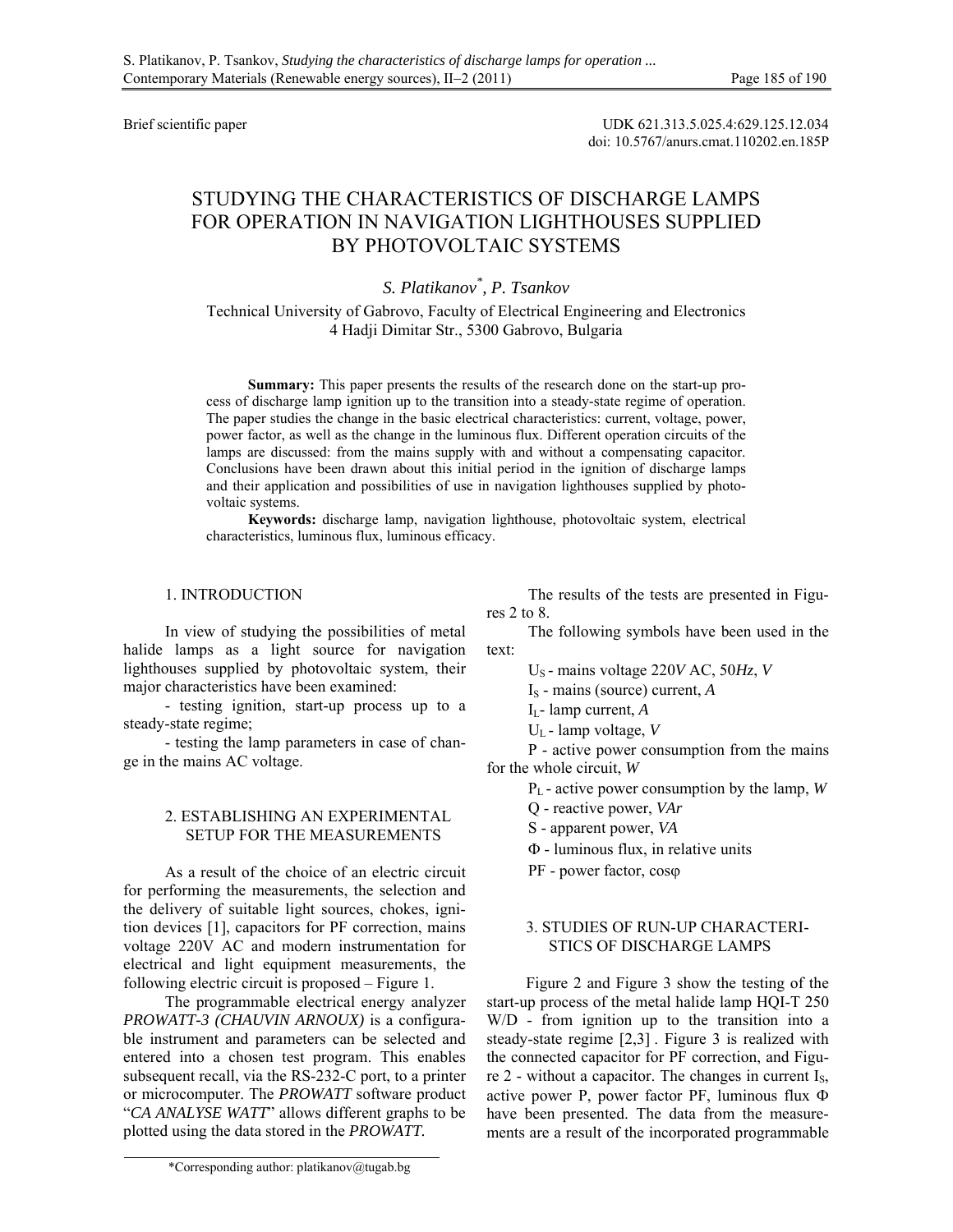analyser *PROWATT - 3* and have been computer processed using its software product *CA ANALYSE WATT* and *Microsoft Excel*.

The current  $I<sub>S</sub>$  (in the circuit without a capacitor) exceeds the steady-state value by 152 seconds (about 2.5 minutes) - Figure 2, Table 1. In both cases the steady-state regime sets in finally  $3.5\div 4$  minutes after start-up. The experience from the tests shows that these types of lamps do not always take the same time for ignition after start up. During the first 3 or 4 seconds there are some fluctuations, but after the final ignition, the start-up process develops in the same way.

The compensation of the reactive power in the operation circuit of the lamp in the navigation lighthouse is required in order to guarantee rational loading of the power supply source and the mains, which is achieved by means of the capacitor for PF correction C [4].

When comparing the results obtained from testing a metal halide lamp HQI-T 250 W/D presented in Figure 3 - with a capacitor for PF correction C, and Figure 2 - without a capacitor for PF correction C, after the steady-state regime has been established, the following values have been obtained:



*Figure 1. Experimental setup for the measurements* 

*Table 1. Current, active power, power factor with capacitor and without capacitor* 

|                                  |      | W      | DГ    |
|----------------------------------|------|--------|-------|
| Figure $3$ - with a capacitor    |      | 278.60 | 0 951 |
| Figure $2$ - without a capacitor | 2.90 | 270.89 | 0.421 |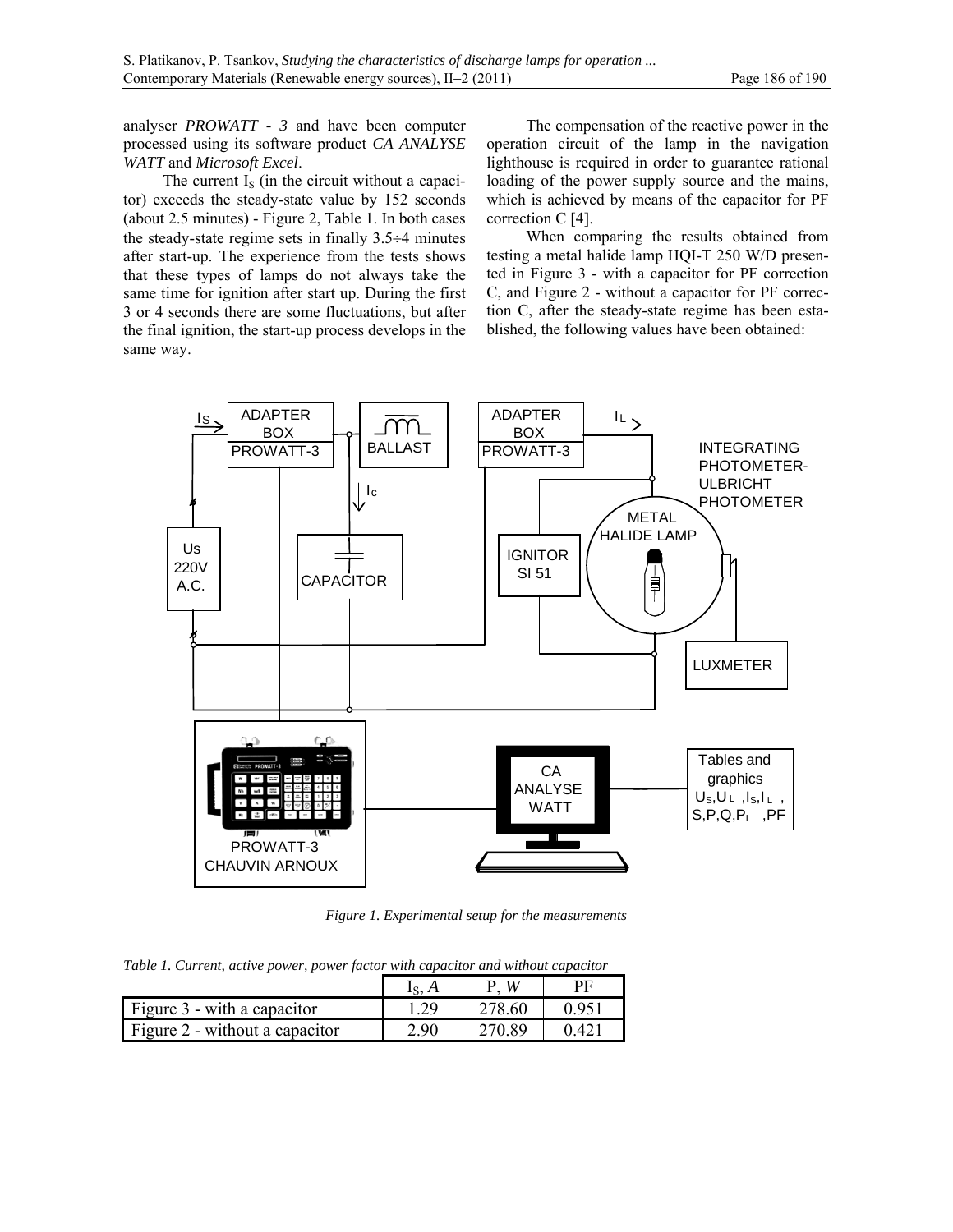

*Figure 2. Run-up characteristics of current IS, power P, power factor PF and luminous flux for a metal halide lamp HQI-T 250 W/D without a capacitor for PF correction.* 



*Figure 3. Run-up characteristics of current IS, power P, power factor PF and luminous flux for a metal halide lamp HQI-T 250 W/D with a capacitor for PF correction.* 



*Figure 4. Influence of mains voltage variations on the lamp current*  $I_L$ *, current*  $I_S$ *, lamp power*  $P_L$ *, power P, power S, lamp voltage*  $U_L$ *, luminous flux*  $\Phi$  *and power factor P*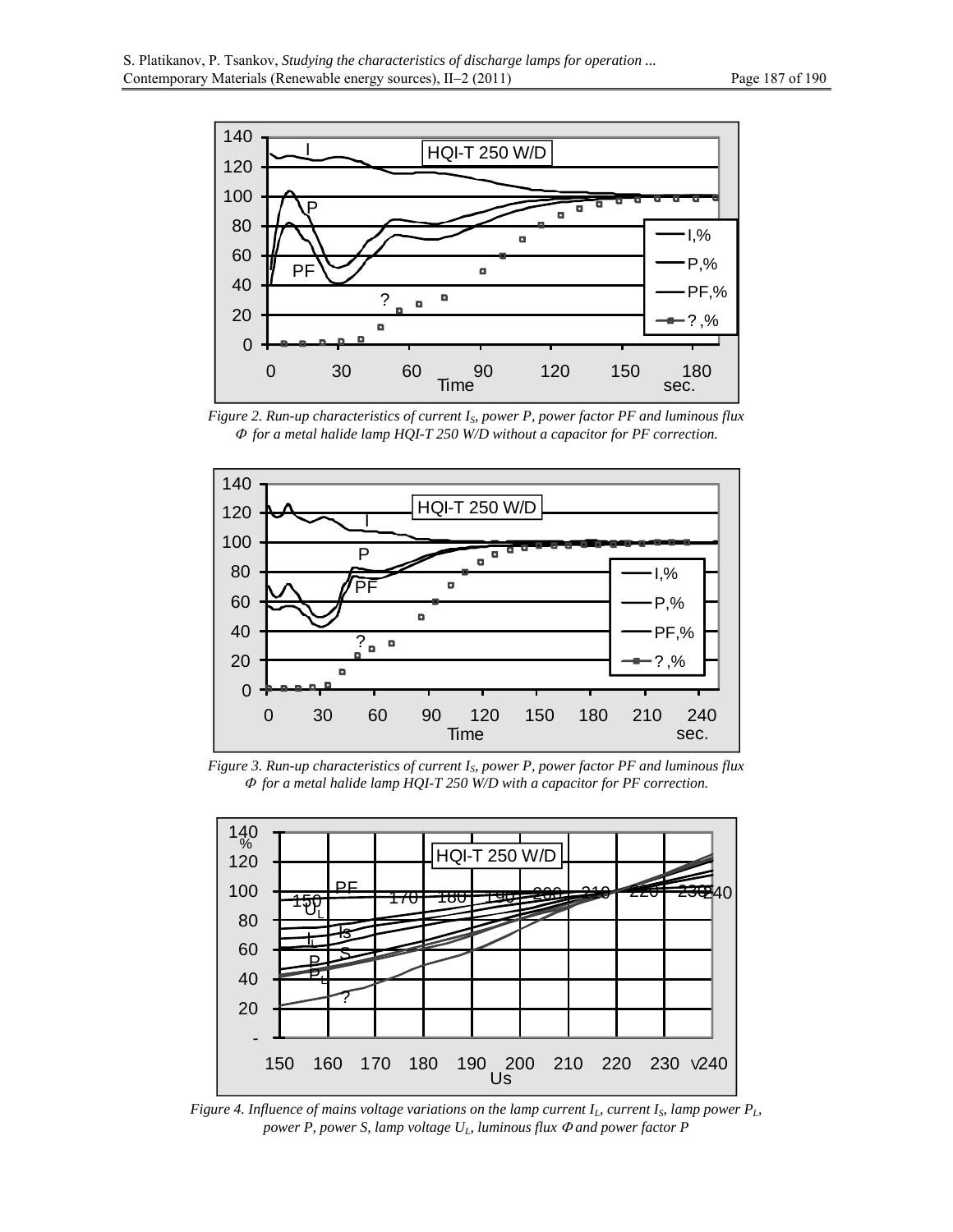

*Figure 5. Influence of mains voltage variations on the lamp current*  $I_L$  *and current*  $I_S$ *.* 



*Figure 6. Influence of mains voltage variations on the, lamp power P<sub>L</sub>, power P, power S.* 



*Figure 7. Influence of mains voltage variations on the lamp voltage UL.*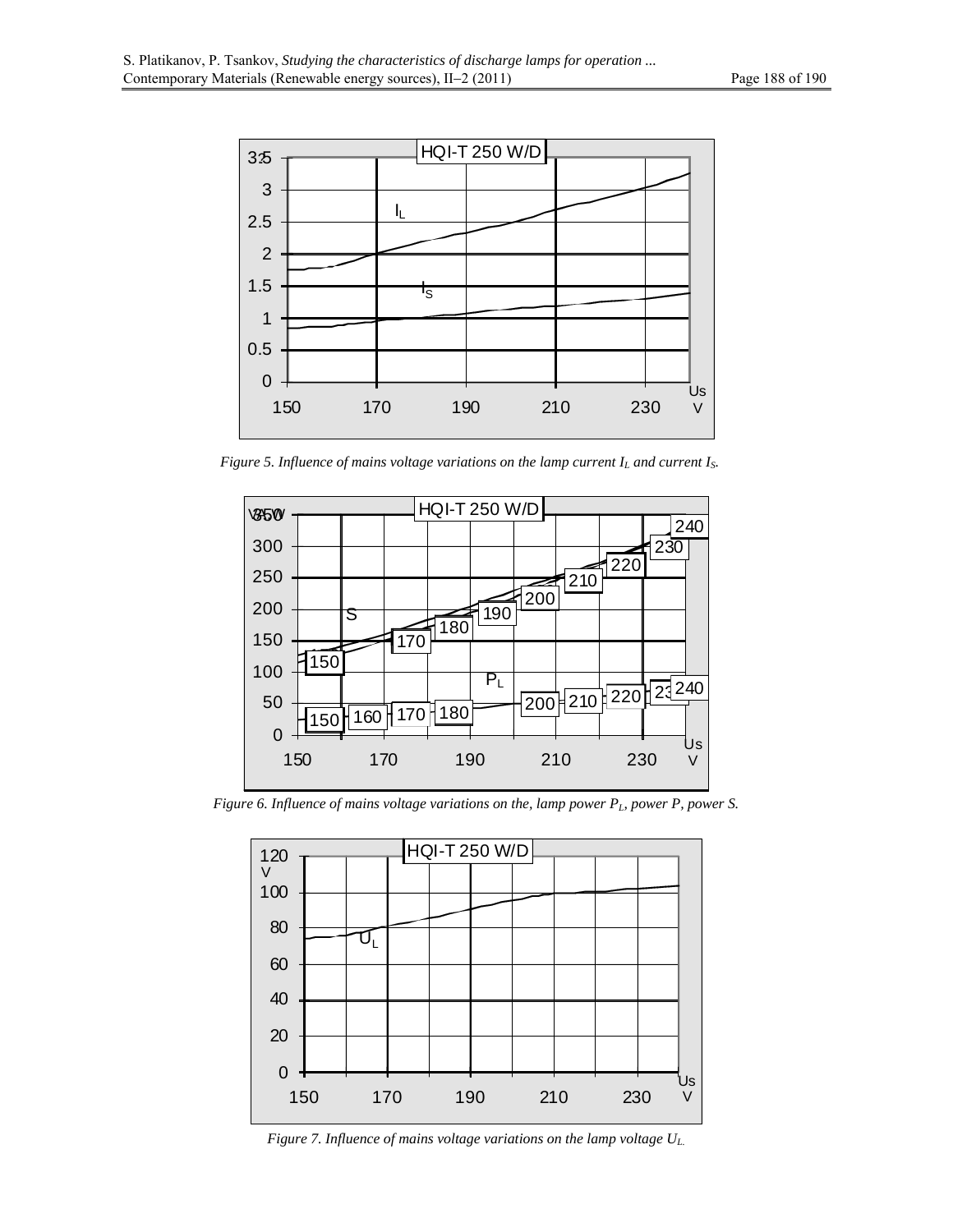

*Figure 8. Influence of mains voltage variations on the reactive power Q.*

When the lamp operates in a circuit without a capacitor for PF correction, the current consumed by the whole circuit is  $I_s = 2.90$  *A*, which is twice as much as the value  $I_s=1.29$  *A*, when the calculated capacitor C is connected. The power factor is 0.951 (close to 1) with a compensated circuit, and 0.421 with an uncompensated circuit. Having in mind the purpose of these tests for the use of a metal halide lamp in navigation lighthouses with power supply from a set of PV panels, and in view of the economical low-consumption power supply, it is essential to use a capacitor for PF correction in the lamp circuit. As it can be seen, in the case of a steady-state regime and  $U_s = 220$  *V*, the total power consumption S is approximately equal to the active power P, since the reactive power Q is compensated by the capacitor for PF correction (Figure 6). Figures 4, 5, 6, 7 and 8 present the dependence of all tested lamp parameters on the change in the supply voltage US.

Figure 4 presents the change in  $I_S$ ,  $I_L$ ,  $U_L$ , S, P,  $P_L$ , PF and  $\Phi$ , expressed in percentage, in a common coordinate system, depending on the change in  $U_s$ from 240 *V* to 150 *V*, when the lamp is finally turned off. There is a capacitor for PF correction connected to the electric circuit.

Figure 4 shows a considerable decrease in the luminous flux  $\Phi$  by 25%, when the supply voltage US decreases by 10%, i.e. from 220 *V* to 200 *V* [5]. This should probably not be allowed, since it will sharply deteriorate the visibility of navigation lighthouses.

The decrease in luminous flux is due to the change of luminous efficacy (*lm/W*) as a result of the reduced value of the lamp current  $I_L$ . When the supply voltage drops by 10%, the lamp power consumption decreases by 20% (Figure 4).

Figures 5, 6, 7 and 8 present the change in  $I_s$ ,  $I_L$ , S, P,  $P_L$ , U<sub>L</sub>, Q,  $\Phi$ , PF for the tested lamp HQI-T 250 W/D with their real values measured by means of *PROWATT* - 3, when  $U_s$  changes from 240 *V* to 150 *V*. The interesting results obtained, which are not published in the catalogues of the manufacturing firms, are suitable both for explaining the lamp operation mode according to its supply voltage  $U_s$ , and for studying its joint operation with an inverter, when powered by PV solar panels. It can be seen from Figure 7 that when  $U_s$ =220 *V*,  $U_L$ =100 *V*, i.e.  $U_L$ /  $U_S$ =0.45. The value of  $U_L$ /  $U_S$ =0.45-0.7 is limited from below by the economic characteristics of the lamp - ballast circuit, and from above - by the sharp deterioration of the discharge lamp stability of operation. When  $U_I / U_S$  decreases, the loss proportion in the lamp increases, as well as the mass and dimensions of the ballast and power loss in it.

It can be concluded from Figure 4 that the luminous flux  $\Phi$  and the power factor PF rise more or less steadily with the change in  $U_s$  from 150 *V* to 240 *V*, the power factor being equal to 0.95 (PF=0.95) when  $U_s$ =220 *V*.